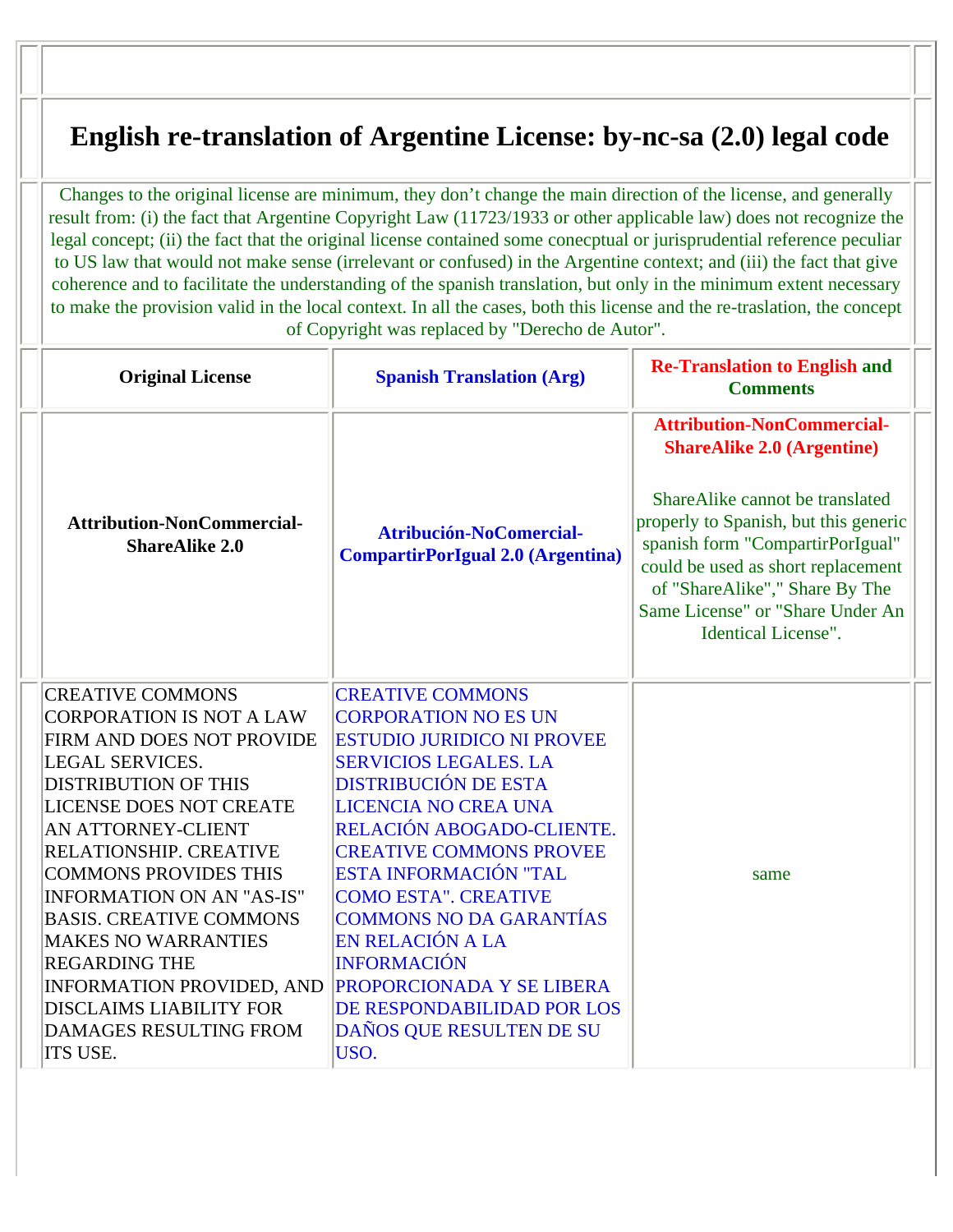| License<br>THE WORK (AS DEFINED<br><b>BELOW) IS PROVIDED UNDER</b><br>THE TERMS OF THIS CREATIVE<br><b>COMMONS PUBLIC LICENSE</b><br>("CCPL" OR "LICENSE"). THE<br>WORK IS PROTECTED BY<br><b>COPYRIGHT AND/OR OTHER</b><br>APPLICABLE LAW. ANY USE OF<br>THE WORK OTHER THAN AS<br><b>AUTHORIZED UNDER THIS</b><br>LICENSE OR COPYRIGHT LAW<br>IS PROHIBITED.<br><b>BY EXERCISING ANY RIGHTS</b><br>TO THE WORK PROVIDED<br>HERE, YOU ACCEPT AND<br><b>AGREE TO BE BOUND BY THE</b><br>TERMS OF THIS LICENSE. THE<br><b>LICENSOR GRANTS YOU THE</b><br>RIGHTS CONTAINED HERE IN<br><b>CONSIDERATION OF YOUR</b><br><b>ACCEPTANCE OF SUCH TERMS</b><br>AND CONDITIONS.                                         | Licencia<br>LA OBRA (COMO ES DEFINIDA<br><b>ABAJO) SE OTORGA BAJO LOS</b><br><b>TÉRMINOS DE ESTA LICENCIA</b><br>PÚBLICA DE CREATIVE<br><b>COMMONS ("CCPL" O</b><br>"LICENCIA"). LA OBRA ESTA<br>PROTEGIDA POR EL DERECHO<br>DE AUTOR Y/O POR OTRAS<br><b>LEYES APLICABLES. ESTA</b><br>PROHIBIDO CUALQUIER USO DE<br><b>LA OBRA DIFERENTE AL</b><br><b>AUTORIZADO BAJO ESTA</b><br><b>LICENCIA O POR EL DERECHO</b><br>DE AUTOR.<br>AL EJERCITAR CUALQUIERA DE<br><b>LOS DERECHOS HACIA LA OBRA</b><br>QUE AQUÍ SE OTORGA, USTED<br><b>ACEPTA Y ACUERDA QUEDAR</b><br><b>OBLIGADO POR LOS TÉRMINOS</b><br>DE ÉSTA LICENCIA. EL<br><b>LICENCIANTE LE CONCEDE LOS</b><br>DERECHOS AQUÍ CONTENIDOS<br>EN CONSIDERACIÓN DE SU<br><b>ACEPTACIÓN DE TALES</b>                                                   | The concept of Copyright was<br>replaced by "Derecho de Autor"<br>according with the Argentine Law<br>number 11723/1933 and other<br>aplicable laws. |  |
|----------------------------------------------------------------------------------------------------------------------------------------------------------------------------------------------------------------------------------------------------------------------------------------------------------------------------------------------------------------------------------------------------------------------------------------------------------------------------------------------------------------------------------------------------------------------------------------------------------------------------------------------------------------------------------------------------------------|------------------------------------------------------------------------------------------------------------------------------------------------------------------------------------------------------------------------------------------------------------------------------------------------------------------------------------------------------------------------------------------------------------------------------------------------------------------------------------------------------------------------------------------------------------------------------------------------------------------------------------------------------------------------------------------------------------------------------------------------------------------------------------------------------------|------------------------------------------------------------------------------------------------------------------------------------------------------|--|
| 1. Definitions<br>a. "Collective Work" means a work,<br>such as a periodical issue, anthology<br>or encyclopedia, in which the Work<br>in its entirety in unmodified form,<br>along with a number of other<br>contributions, constituting separate<br>and independent works in<br>themselves, are assembled into a<br>collective whole. A work that<br>constitutes a Collective Work will<br>not be considered a Derivative Work<br>(as defined below) for the purposes<br>of this License.<br>b. "Derivative Work" means a<br>work based upon the Work or upon<br>the Work and other pre-existing<br>works, such as a translation, musical<br>arrangement, dramatization,<br>fictionalization, motion picture | <b>TÉRMINOS Y CONDICIONES.</b><br><b>1. Definiciones</b><br>a. "Obra Colectiva" significa una<br>obra, tal como una edición periódica,<br>antología o enciclopedia, en la cual la<br>Obra en su totalidad y forma<br>inalterada, junto a un número de otras<br>contribuciones, constituyendo en si<br>mismas obras separadas e<br>independientes, son ensambladas<br>dentro de un conjunto colectivo. Una<br>obra que constituye una Obra<br>Colectiva no será considerada una<br>Obra Derivada (como es definida<br>abajo) a los fines de esta Licencia.<br><b>b. "Obra Derivada"</b> significa una<br>obra basada sobre la Obra o sobre la<br>Obra y otras obras preexistentes, tales<br>como una traducción, arreglo musical,<br>dramatización, ficcionalización,<br>versión fílmica, grabación sonora, |                                                                                                                                                      |  |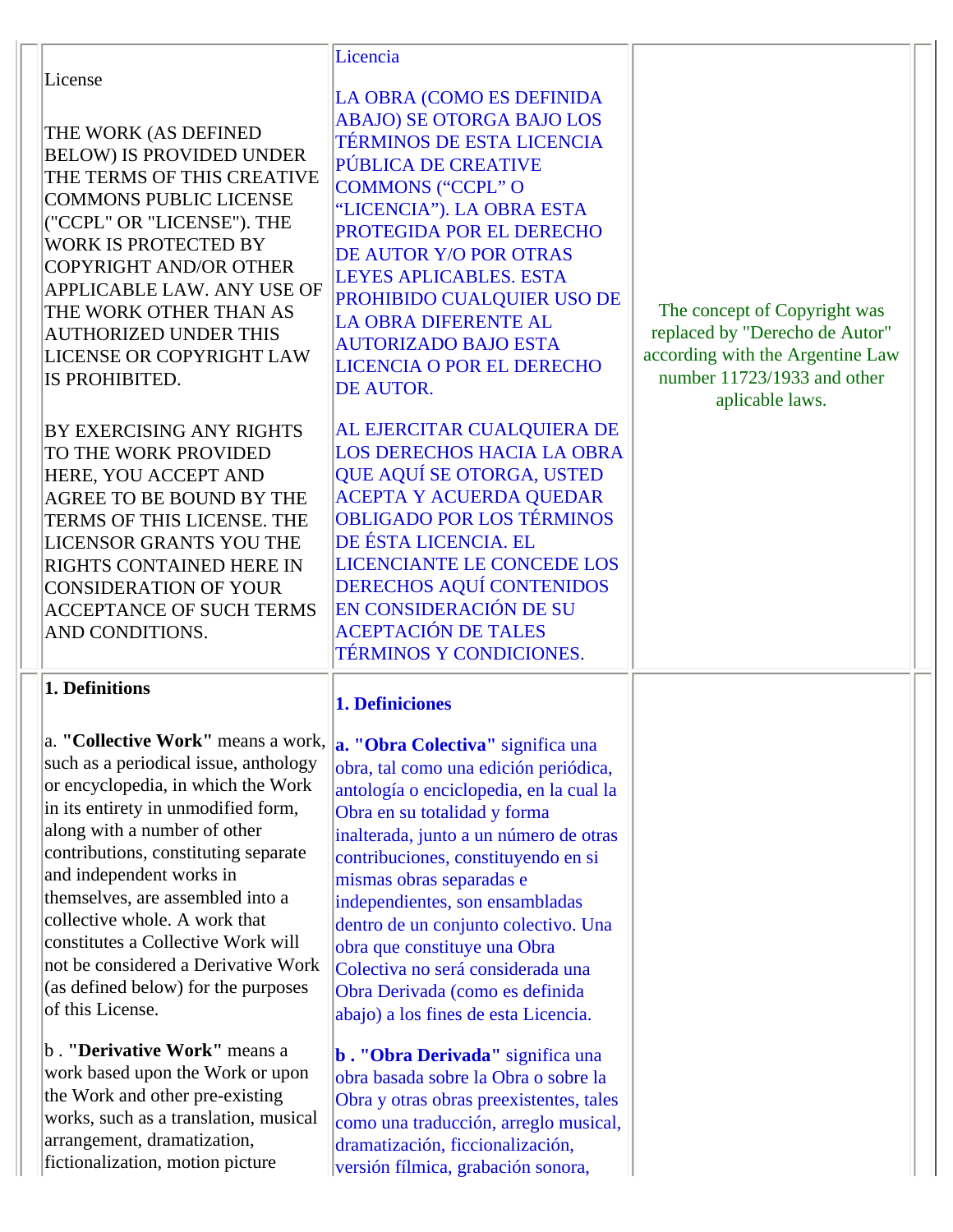version, sound recording, art reproduction, abridgment, condensation, or any other form in which the Work may be recast, transformed, or adapted, except that a work that constitutes a Collective Work will not be considered a Derivative Work for the purpose of this License. For the avoidance of doubt, where the Work is a musical composition or sound recording, the synchronization of the Work in timed-en una relación temporal con una relation with a moving image ("synching") will be considered a Derivative Work for the purpose of this License.

c . **"Licensor"** means the individual or entity that offers the Work under the terms of this License.

d . **"Original Author"** means the individual or entity who created the Work.

e . **"Work"** means the copyrightable work of authorship offered under the terms of this License.

f . **"You"** means an individual or entity exercising rights under this License who has not previously violated the terms of this License with respect to the Work, or who has received express permission from the Licensor to exercise rights under this License despite a previous violation.

g . **"License Elements"** means the following high-level license attributes as selected by Licensor and indicated in the title of this License: Attribution, Noncommercial, ShareAlike.

reproducción artística, resumen, condensación, o cualquier otra forma en la cual la Obra puede ser reformulada, transformada, o adaptada, exceptuando que una obra que constituye una Obra Colectiva no será considerada una Obra Derivada a los fines de esta Licencia. Para evitar dudas, cuando la Obra es una composición musical o grabación sonora, la sincronización de la Obra imagen en movimiento ("synching") será considerada una Obra Derivada a los fines de esta Licencia.

**c . "Licenciante"** significa el individuo o entidad que ofrece la Obra bajo los términos de esta Licencia.

**d . "Autor Original"** significa el individuo o entidad que creó la Obra.

**e . "Obra"** significa la obra sujeta al derecho de autor que se ofrece bajo los términos de esta Licencia.

**f . "Usted"** significa un individuo o entidad ejerciendo los derechos bajo esta Licencia quien previamente no ha violado los términos de esta Licencia con respecto a la Obra, o quien, a pesar de una previa violación, ha recibido permiso expreso del Licenciante para ejercer derechos bajo esta Licencia.

**g. "Elementos de la Licencia"**  significa los siguientes atributos principales de la licencia elegidos por el Licenciante e indicados en el título de la Licencia: Atribución, NoComercial, CompartirPorIgual.

1.e. **"Work"** means the work of authorship subject to the Copyright law offered under the terms of this License.

The term "copyrightable" used in "1.e" (that in english means able to be protected by copyright) does not have a single word to be used in the spanish translation.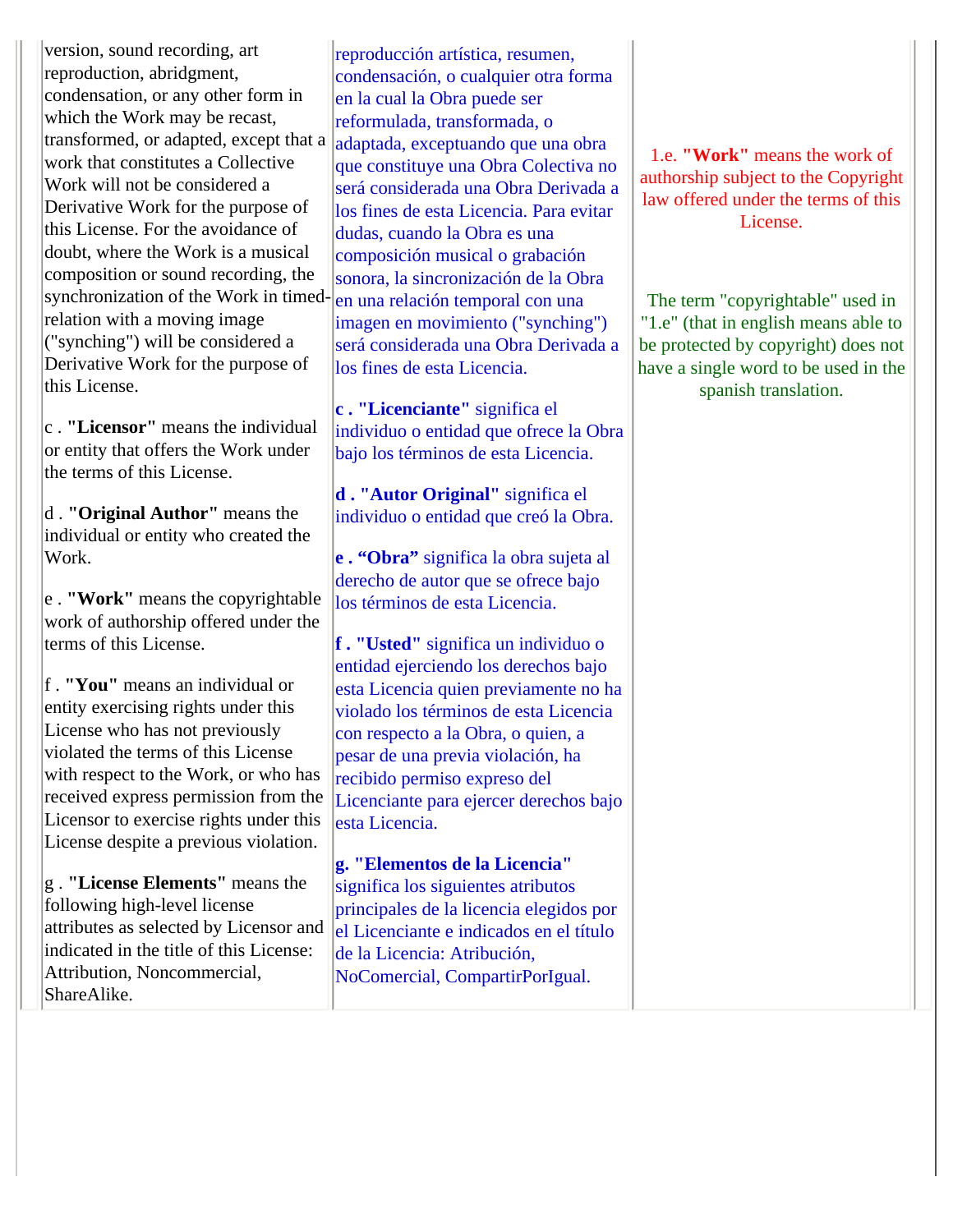| 2. Fair Use Rights. Nothing in this<br>license is intended to reduce, limit, or<br>restrict any rights arising from fair<br>use, first sale or other limitations on<br>the exclusive rights of the copyright<br>owner under copyright law or other<br>applicable laws.                                                                                     | 2. Derechos de Uso Libre y<br>Legítimo. Nada en esta licencia tiene<br>por objeto reducir, limitar, o restringir<br>cualquiera de los derechos<br>provenientes del uso libre, legítimo,<br>derecho de cita u otras limitaciones<br>que tienen los derechos exclusivos del<br>titular bajo las leyes del derecho de<br>autor u otras normas que resulten<br>aplicables.                                                                                               | 2. Free and Legitimate Use<br><b>Rights.</b> Nothing in this license is<br>intended to reduce, limit, or restrict<br>any rights arising from free use,<br>legitimate use, right of cite or other<br>limitations on the exclusive rights<br>of the copyright owner under<br>copyright law or other applicable<br>laws.<br>There is no legal translation nor<br>legal equivalent for "Fair Use<br>Rights" in the Argentine legal<br>system. We also don't have the<br>"first sale" doctrine in our copyright<br>law; so they have been intentionally<br>omitted. Though in the local context<br>we have other limitations (through<br>some exceptions) that in a general<br>form we describe with the formula<br>"Free and Legitimate Use Rights"<br>and, for example, the specific<br>inclusion of right to quote or cite<br>part of a literary and musical work<br>of authorship. |
|------------------------------------------------------------------------------------------------------------------------------------------------------------------------------------------------------------------------------------------------------------------------------------------------------------------------------------------------------------|----------------------------------------------------------------------------------------------------------------------------------------------------------------------------------------------------------------------------------------------------------------------------------------------------------------------------------------------------------------------------------------------------------------------------------------------------------------------|-----------------------------------------------------------------------------------------------------------------------------------------------------------------------------------------------------------------------------------------------------------------------------------------------------------------------------------------------------------------------------------------------------------------------------------------------------------------------------------------------------------------------------------------------------------------------------------------------------------------------------------------------------------------------------------------------------------------------------------------------------------------------------------------------------------------------------------------------------------------------------------|
| 3. License Grant. Subject to the<br>terms and conditions of this License,<br>Licensor hereby grants You a<br>worldwide, royalty-free, non-<br>exclusive, perpetual (for the duration<br>of the applicable copyright) license<br>to exercise the rights in the Work as<br>stated below:<br>a. to reproduce the Work, to<br>incorporate the Work into one or | 3. Concesión de la Licencia. Sujeto a<br>los términos y condiciones de esta<br>Licencia, el Licenciante por este<br>medio le concede a Usted una licencia<br>de alcance mundial, libre de regalías,<br>no-exclusiva, perpetua (por la<br>duración del derecho de autor<br>aplicable) para ejercitar los derechos<br>sobre la Obra como se establece abajo:<br>a. para reproducir la Obra, para<br>incorporar la Obra dentro de una o<br>más Obras Colectivas, y para |                                                                                                                                                                                                                                                                                                                                                                                                                                                                                                                                                                                                                                                                                                                                                                                                                                                                                   |
| more Collective Works, and to<br>reproduce the Work as incorporated<br>in the Collective Works;<br>b . to create and reproduce Derivative                                                                                                                                                                                                                  | reproducir la Obra cuando es<br>incorporada dentro de una Obra<br>Colectiva;                                                                                                                                                                                                                                                                                                                                                                                         |                                                                                                                                                                                                                                                                                                                                                                                                                                                                                                                                                                                                                                                                                                                                                                                                                                                                                   |
| Works;<br>$ c $ . to distribute copies or                                                                                                                                                                                                                                                                                                                  | b. para crear y reproducir Obras<br>Derivadas;                                                                                                                                                                                                                                                                                                                                                                                                                       |                                                                                                                                                                                                                                                                                                                                                                                                                                                                                                                                                                                                                                                                                                                                                                                                                                                                                   |
| phonorecords of, display publicly,<br>perform publicly, and perform<br>publicly by means of a digital audio<br>transmission the Work including as                                                                                                                                                                                                          | c. para distribuir copias o<br>fonogramas, exhibir públicamente,<br>ejecutar públicamente y ejecutar<br>públicamente por medio de una<br>transmisión de audio digital las Obras,                                                                                                                                                                                                                                                                                     | To achieve technical clarity and<br>according with the Argentine Law<br>the concept of "Copyright" is                                                                                                                                                                                                                                                                                                                                                                                                                                                                                                                                                                                                                                                                                                                                                                             |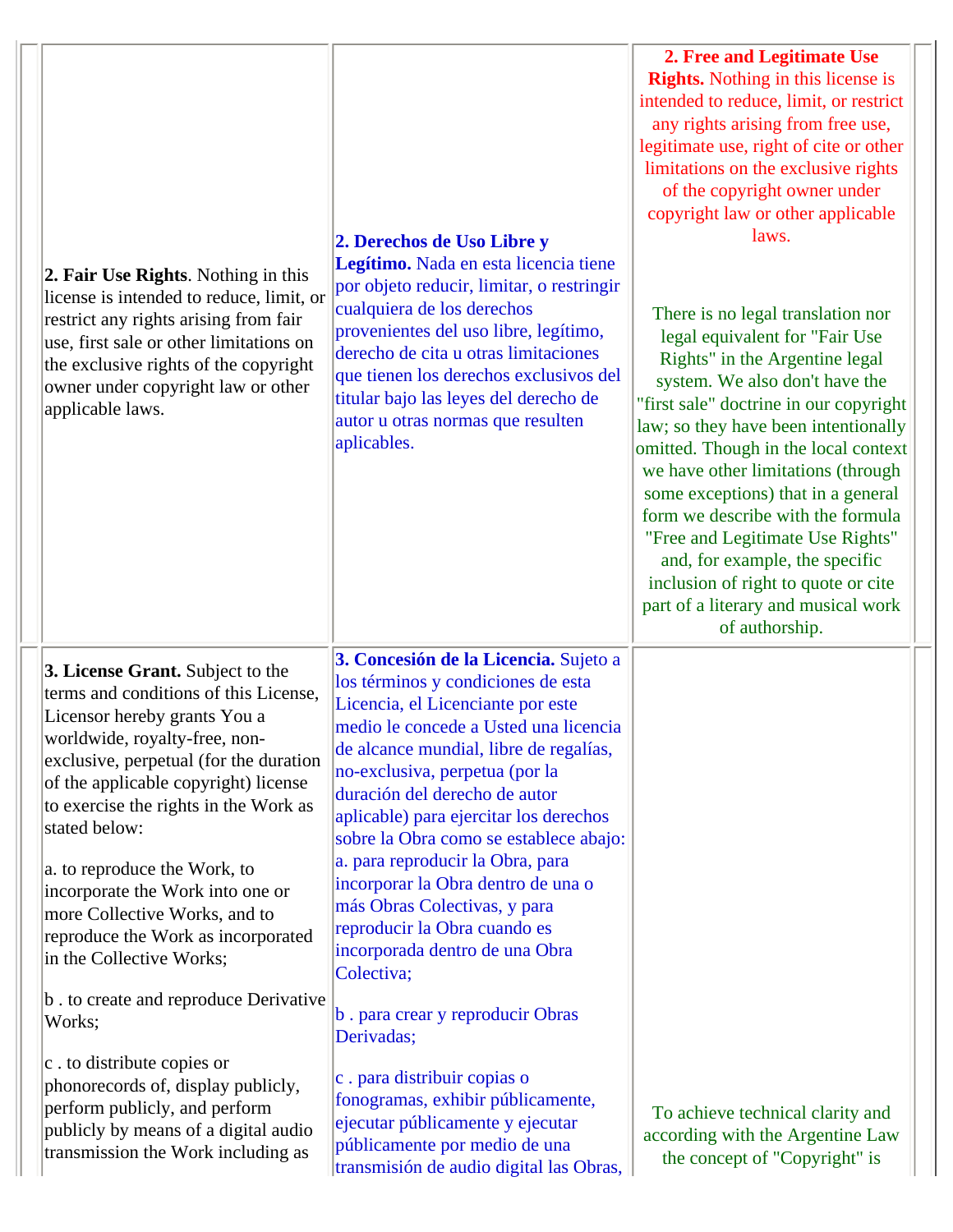| incorporated in Collective Works;<br>d . to distribute copies or<br>phonorecords of, display publicly,<br>perform publicly, and perform<br>publicly by means of a digital audio<br>transmission Derivative Works;<br>The above rights may be exercised in<br>all media and formats whether now<br>known or hereafter devised. The<br>above rights include the right to<br>make such modifications as are<br>technically necessary to exercise the<br>rights in other media and formats.<br>All rights not expressly granted by<br>Licensor are hereby reserved,<br>including but not limited to the rights<br>set forth in Sections $4(e)$ and $4(f)$ .                                                                                                                                                                                                                    | incluyendo las incorporadas en Obras<br>Colectivas;<br>d. para distribuir copias o<br>fonogramas, exhibir públicamente,<br>ejecutar públicamente y ejecutar<br>públicamente por medio de una<br>transmisión de audio digital las Obras<br>Derivadas; Los derechos precedentes<br>pueden ejercitarse en todos los medios<br>y formatos ahora conocidos o en los<br>que se inventen. Los derechos<br>precedentes incluyen el derecho de<br>hacer las modificaciones técnicamente<br>necesarias para ejercitar los derechos<br>en otros medios y formatos. Todos los<br>derechos no concedidos expresamente<br>en esta Licencia por el Licenciante son<br>reservados, incluyendo, aunque no<br>solo limitado a estos, los derechos<br>presentados en la Sección 4 (e) y 4(f).                                                                                                                                                                                                                                                                                                                                                                                                   | replaced by "Derecho de Autor". |
|----------------------------------------------------------------------------------------------------------------------------------------------------------------------------------------------------------------------------------------------------------------------------------------------------------------------------------------------------------------------------------------------------------------------------------------------------------------------------------------------------------------------------------------------------------------------------------------------------------------------------------------------------------------------------------------------------------------------------------------------------------------------------------------------------------------------------------------------------------------------------|------------------------------------------------------------------------------------------------------------------------------------------------------------------------------------------------------------------------------------------------------------------------------------------------------------------------------------------------------------------------------------------------------------------------------------------------------------------------------------------------------------------------------------------------------------------------------------------------------------------------------------------------------------------------------------------------------------------------------------------------------------------------------------------------------------------------------------------------------------------------------------------------------------------------------------------------------------------------------------------------------------------------------------------------------------------------------------------------------------------------------------------------------------------------------|---------------------------------|
| 4. Restrictions. The license granted<br>in Section 3 above is expressly made<br>subject to and limited by the<br>following restrictions:<br>a. You may distribute, publicly<br>display, publicly perform, or publicly<br>digitally perform the Work only<br>under the terms of this License, and<br>You must include a copy of, or the<br>Uniform Resource Identifier for, this<br>License with every copy or<br>phonorecord of the Work You<br>distribute, publicly display, publicly<br>perform, or publicly digitally<br>perform. You may not offer or<br>impose any terms on the Work that<br>alter or restrict the terms of this<br>License or the recipients' exercise of<br>the rights granted hereunder. You<br>may not sublicense the Work. You<br>must keep intact all notices that refer<br>to this License and to the disclaimer<br>of warranties. You may not | 4. Restricciones. La licencia<br>concedida arriba en la Sección 3 está<br>expresamente sujeta a, y limitada por,<br>las siguientes restricciones: a. Usted<br>puede distribuir, exhibir públicamente,<br>ejecutar públicamente o ejecutar<br>públicamente la Obra en forma digital<br>solo bajo los términos de esta Licencia<br>y Usted debe incluir una copia de esta<br>Licencia, o de su Identificador<br>Uniforme de Recursos (Uniform<br>Resource Identifier), con cada copia o<br>fonograma de la Obra que Usted<br>distribuya, exhiba públicamente,<br>ejecute públicamente, o ejecute<br>públicamente en forma digital. Usted<br>no podrá ofrecer o imponer condición<br>alguna sobre la Obra que altere o<br>restrinja los términos de esta Licencia<br>o el ejercicio de los derechos aquí<br>concedidos a los destinatarios. Usted<br>no puede sublicenciar la Obra. Usted<br>debe mantener intactas todas las notas<br>que se refieren a esta Licencia y a la<br>limitación de garantías. Usted no<br>puede distribuir, exhibir públicamente,<br>ejecutar públicamente o ejecutar<br>públicamente en forma digital la Obra<br>con medida tecnológica alguna que |                                 |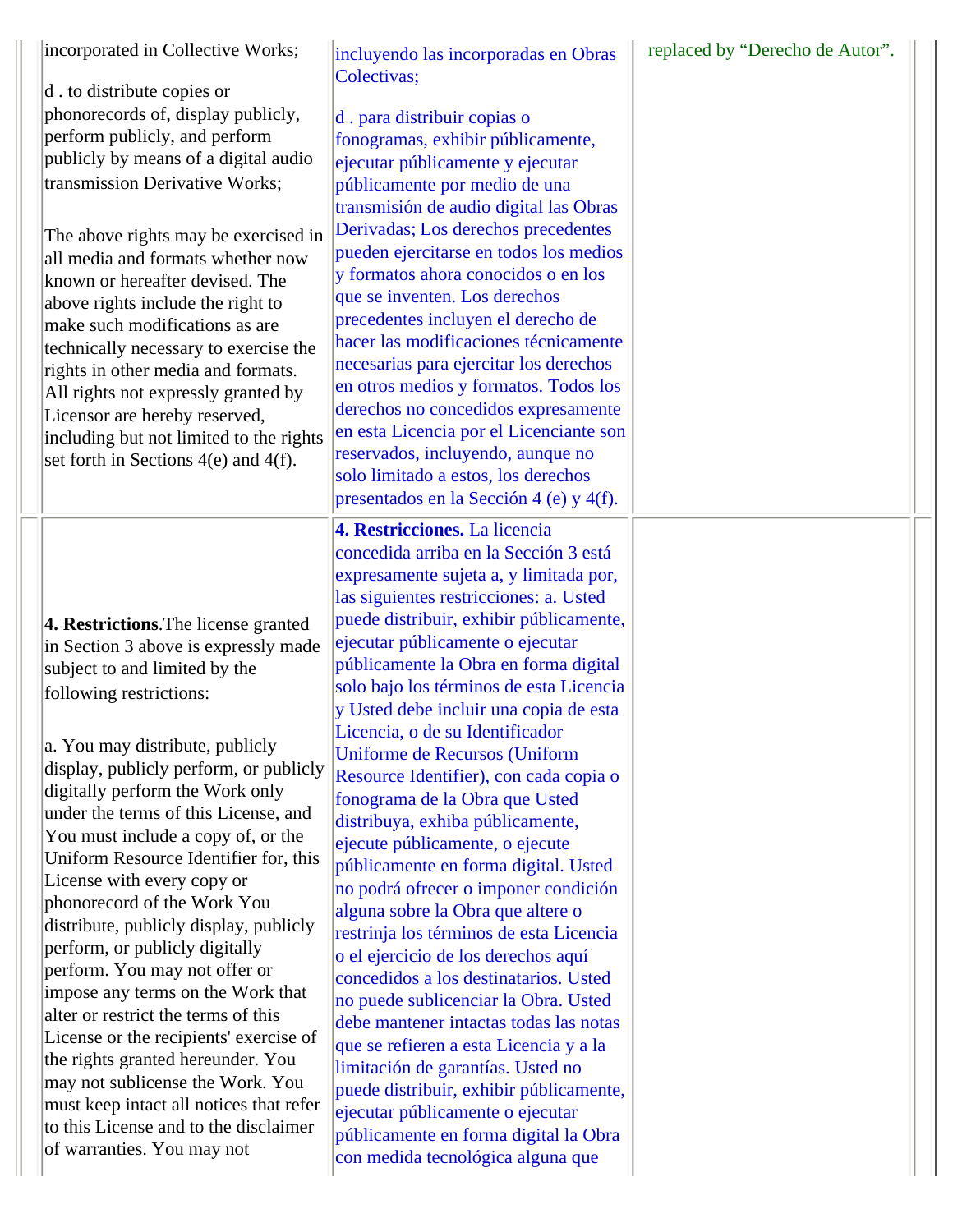distribute, publicly display, publicly perform, or publicly digitally perform the Work with any technological measures that control access or use of the Work in a manner inconsistent with the terms of this License Agreement. The above applies to the Work as incorporated in a Collective Work, but this does not require the Collective Work apart from the Work requerimiento de cualquier itself to be made subject to the terms of this License. If You create a Collective Work, upon notice from any Licensor You must, to the extent practicable, remove from the Collective Work any reference to such Licensor or the Original Author, requerimiento de cualquier as requested. If You create a Derivative Work, upon notice from any Licensor You must, to the extent practicable, remove from the Derivative Work any reference to such Licensor or the Original Author, as requested.

b . You may distribute, publicly display, publicly perform, or publicly digitally perform a Derivative Work only under the terms of this License, a later version of this License with the same License Elements as this License, or a Creative Commons iCommons license that contains the same License Elements as this License (e.g. Attribution-NonCommercial-ShareAlike 2.0 Japan). You must include a copy of, or the Uniform Resource Identifier for, this License or other license specified in the previous sentence with every copy or phonorecord of each Derivative Work You distribute, publicly display, publicly perform, or publicly digitally perform. You may not offer or impose any terms on the Derivative Works that alter or restrict Usted no podrá ofrecer o imponer the terms of this License or the recipients' exercise of the rights granted hereunder, and You must keep intact all notices that refer to

controle el acceso o uso de la Obra de una forma inconsistente con los términos de este Acuerdo de Licencia. Lo antedicho se aplica a la Obra cuando es incorporada en una Obra Colectiva, pero esto no requiere que la Obra Colectiva, con excepción de la Obra en si misma, quede sujeta a los términos de esta Licencia. Si Usted crea una Obra Colectiva, bajo Licenciante Usted debe, en la medida de lo posible, quitar de la Obra Colectiva cualquier referencia a aquel Licenciante o Autor Original, conforme lo solicitado. Si Usted crea una Obra Derivada, bajo Licenciante Usted debe, en la medida de lo posible, quitar de la Obra Derivada cualquier referencia a aquel Licenciante o Autor Original, conforme lo solicitado.

b . Usted puede distribuir, exhibir públicamente, ejecutar públicamente o ejecutar públicamente en forma digital una Obra Derivada solo bajo los términos de esta Licencia, una versión posterior de esta Licencia con los mismos Elementos de la Licencia, o una licencia igual de Creative Commons iCommons que contenga los mismos Elementos de la Licencia (v.g., Atribución, NoComercial, CompartirPorIgual 2.0 de Japón). Usted debe incluir una copia de esta licencia o de otra licencia de las especificadas en la oración precedente, o de su Identificador Uniforme de Recursos (Uniform Resource Identifier), con cada copia o fonograma de la Obra Derivada que Usted distribuya, exhiba públicamente, ejecute públicamente o ejecute públicamente en forma digital. condición alguna sobre la Obra Derivada que altere o restrinja los términos de esta Licencia o el ejercicio de los derechos aquí

**4.e.II . Mechanical Rights and Statutory Royalties.** Licensor reserves the exclusive right to collect, whether individually or via a music rights agency or designated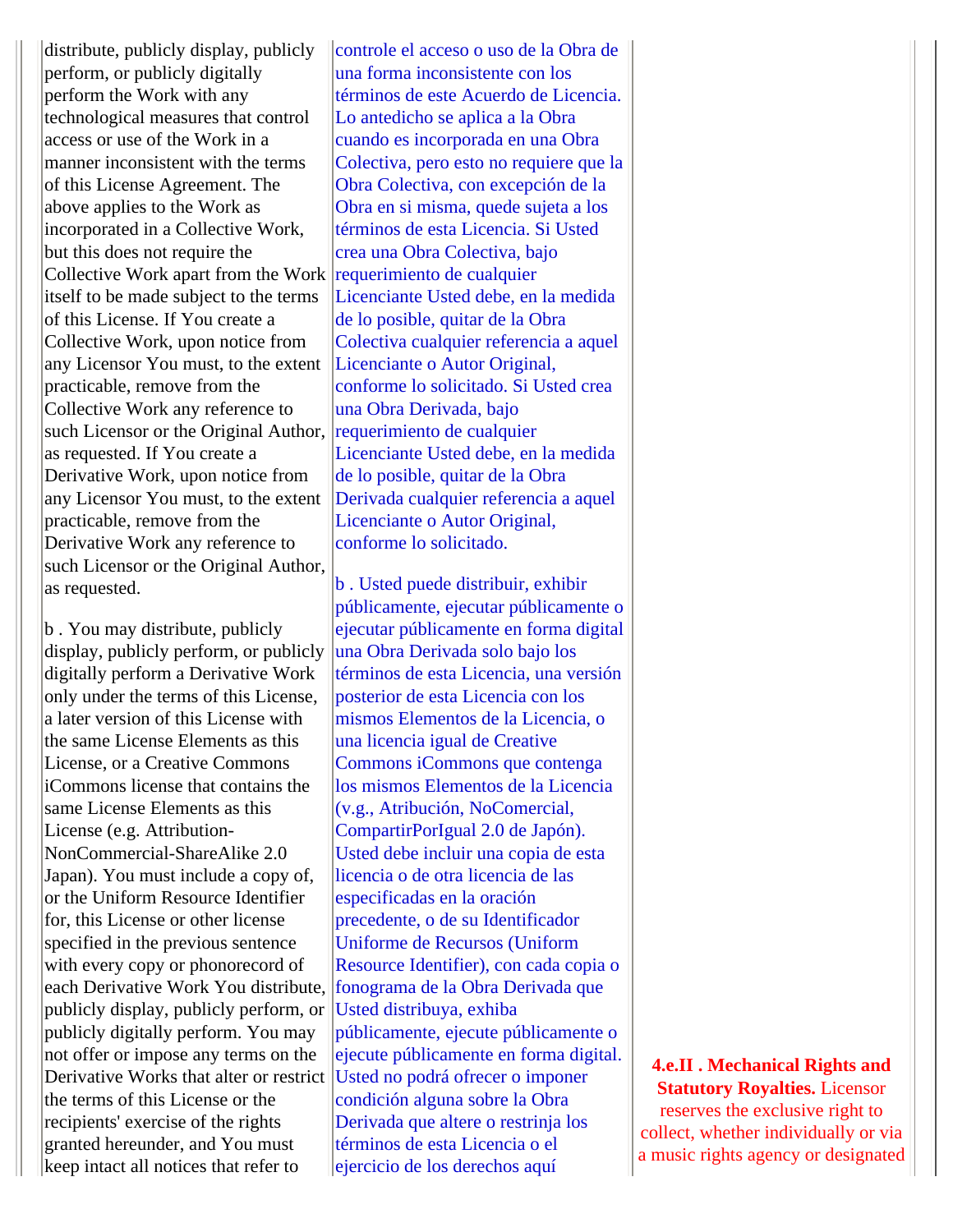this License and to the disclaimer of warranties. You may not distribute, publicly display, publicly perform, or publicly digitally perform the Derivative Work with any technological measures that control access or use of the Work in a manner inconsistent with the terms of this License Agreement. The above applies to the Derivative Work as incorporated in a Collective Work, but this does not require the Collective Work apart from the Derivative Work itself to be made subject to the terms of this License.

 $|c|$ . You may not exercise any of the rights granted to You in Section 3 above in any manner that is primarily intended for or directed toward commercial advantage or private monetary compensation. The exchange of the Work for other copyrighted works by means of digital file-sharing or otherwise shall not be considered to be intended for or directed toward commercial advantage or private monetary compensation, provided there is no payment of any monetary compensation in connection with the exchange of copyrighted works.

d . If you distribute, publicly display, publicly perform, or publicly digitally perform the Work or any Derivative Works or Collective Works, You must keep intact all copyright notices for the Work and give the Original Author credit reasonable to the medium or means You are utilizing by conveying the name (or pseudonym if applicable) of the Original Author if supplied; the title of the Work if supplied; to the extent reasonably practicable, the Uniform Resource Identifier, if any, that Licensor specifies to be associated with the Work, unless such URI does not refer to the copyright notice or licensing

concedidos a los destinatarios, y Usted debe mantener intactas todas las notas que refieren a esta Licencia y a la limitación de garantías. Usted no puede distribuir, exhibir públicamente, ejecutar públicamente o ejecutar públicamente en forma digital la Obra Derivada con medida tecnológica alguna que controle el acceso o uso de la Obra de una forma inconsistente con los términos de este Acuerdo de Licencia. Lo antedicho se aplica a la Obra Derivada cuando es incorporada en una Obra Colectiva, pero esto no requiere que la Obra Colectiva, con excepción de la Obra Derivada en si misma, quede sujeta a los términos de esta Licencia.

c . Usted no puede ejercer ninguno de los derechos a Usted concedidos precedentemente en la Sección 3 de alguna forma que esté primariamente orientada, o dirigida hacia, la obtención de ventajas comerciales o compensaciones monetarias privadas. El intercambio de la Obra por otros materiales protegidos por el derecho de autor mediante el intercambio de archivos digitales (file-sharing) u otras formas, no será considerado con la intención hacia, o dirigido a, la obtención de ventajas comerciales o compensaciones monetarias privadas, siempre y cuando no haya pago de ninguna compensación monetaria en relación con el intercambio de obras protegidas por el derecho de autor.

d . Si Usted distribuye, exhibe públicamente, ejecuta públicamente o ejecuta públicamente en forma digital la Obra o cualquier Obra Derivada u Obra Colectiva, Usted debe mantener intacta toda la información de derecho de autor de la Obra y atribuir al Autor Original un crédito razonable por el medio o manera que Usted esté utilizando para comunicar el nombre del Autor Original si está provisto (o seudónimo, si fuere aplicable); el

agent (e.g. SADAIC), royalties for any phonorecord You create from the Work ("cover version") and distribute, according to the dispositions of applicable Copyright law, if Your distribution of such cover version is primarily intended for or directed toward commercial advantage or private monetary compensation.

**4.f . Webcasting Rights and Statutory Royalties.** For the avoidance of doubt, where the Work is a sound recording, Licensor reserves the exclusive right to collect, whether individually or via a performancerights society (e.g. SADAIC, ARGENTORES), royalties for the public digital performance (e.g. webcast) of the Work, according to the dispositions of applicable Copyright law, if Your public digital performance is primarily intended for or directed toward commercial advantage or private monetary compensation.

In the case of 4.e.II and 4.f the clauses are unknown in our national legislation. We don´t have these compulsory statutory licenses related to phonorecord, phonograms, cover versions and sound records for the webcasting. Therefore these parts of clauses "subject to the compulsory license created by 17 USC Section 115 of the US Copyright Act (or the equivalent in other jurisdictions)" and "subject to the compulsory license created by 17 USC Section 114 of the US Copyright Act (or the equivalent in other jurisdictions)" were directly suppressed of the translation.

To achieve technical clarity and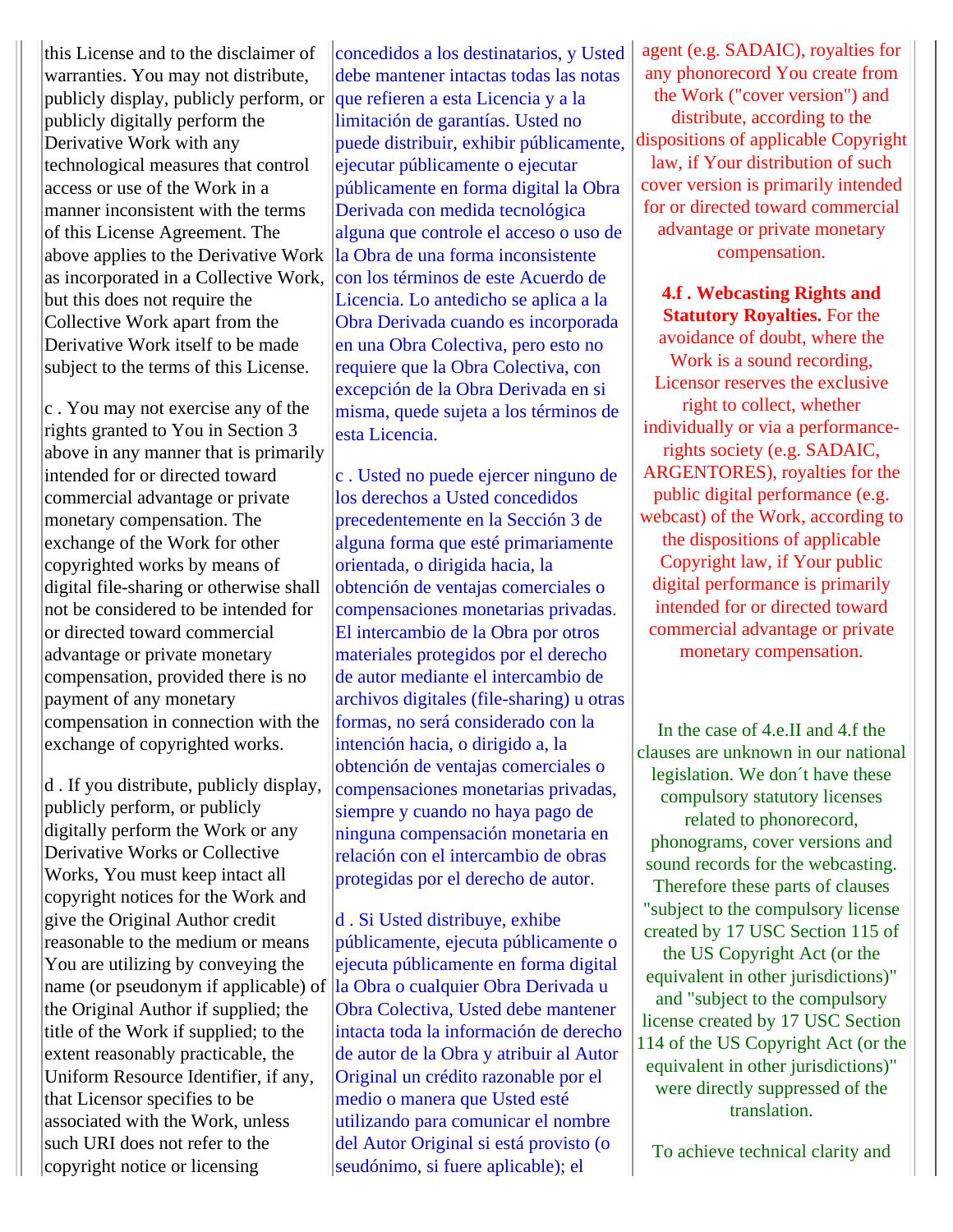information for the Work; and in the case of a Derivative Work, a credit identifying the use of the Work in the Derivative Work (e.g., "French translation of the Work by Original Author," or "Screenplay based on original Work by Original Author"). Such credit may be implemented in any reasonable manner; provided, however, that in the case of a Derivative Work or Collective Work, at a minimum such credit will appear where any other comparable authorship credit appears and in a manner at least as prominent as such other comparable authorship credit.

e . For the avoidance of doubt, where the Work is a musical composition:

**I . Performance Royalties Under Blanket Licenses.** Licensor reserves the exclusive right to collect, whether individually or via a performance rights society (e.g. ASCAP, BMI, SESAC), royalties for the public performance or public digital performance (e.g. webcast) of the Work if that performance is primarily intended for or directed toward commercial advantage or private monetary compensation.

**II . Mechanical Rights and Statutory Royalties.** Licensor reserves the exclusive right to collect, whether individually or via a music rights agency or designated agent (e.g. Harry Fox Agency), royalties for any phonorecord You create from the Work ("cover version") and distribute, subject to the compulsory license created by 17 USC Section 115 of the US Copyright Act (or the equivalent in other jurisdictions), if Your distribution of such cover version is primarily intended for or directed toward commercial advantage or private monetary compensation.

título de la Obra si está provisto; en la medida de lo razonablemente factible y, si está provisto, el Identificador Uniforme de Recursos (Uniform Resource Identifier) que el Licenciante especifica para ser asociado con la Obra, salvo que tal URI no se refiera a la nota sobre los derechos de autor o a la información sobre el licenciamiento de la Obra; y en el caso de una Obra Derivada, atribuir el crédito identificando el uso de la Obra en la Obra Derivada (v.g., "Traducción Francesa de la Obra del Autor Original," o "Guión Cinematográfico basado en la Obra Original del Autor Original"). Tal crédito puede ser implementado de cualquier forma razonable; en el caso, sin embargo, de Obras Derivadas u Obras Colectivas, tal crédito aparecerá, como mínimo, donde aparece el crédito de cualquier otro autor comparable y de una manera, al menos, tan destacada como el crédito de otro autor comparable.

e . Para evitar dudas, cuando una Obra es una composición musical:

**I . Gestión de Derecho de Autor bajo la Licencia General.** El

Licenciante se reserva el derecho exclusivo de colectar, ya sea individualmente o vía una sociedad de gestión colectiva de derechos (v.g., SADAIC, ARGENTORES), los valores (royalties) por la ejecución pública o por la ejecución pública en forma digital (v.g., webcast) de la Obra si esta ejecución está principalmente orientada por, o dirigida hacia, la obtención de ventajas comerciales o compensaciones monetarias privadas.

**II . Gestión de Derecho de Autor sobre Fonogramas.** El Licenciante se reserva el derecho exclusivo de colectar, ya sea individualmente, vía una sociedad de gestión colectiva de

according with the Argentine Law the concept of "Copyright" is replaced by "Derecho de Autor".

The examples of these two items (4.e.II and 4.f) were also changed by the local collective agencies and performance right societies.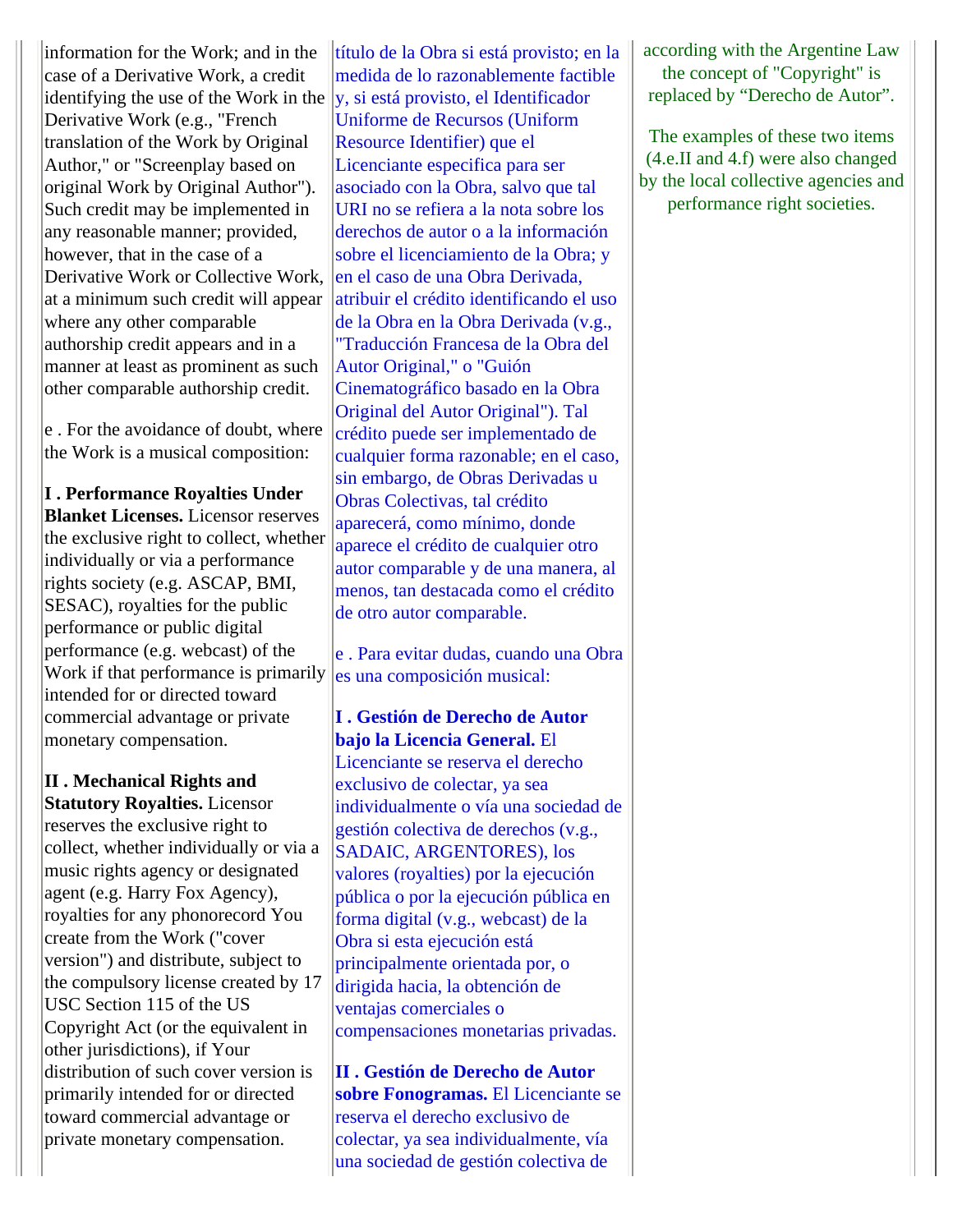| f. Webcasting Rights and<br><b>Statutory Royalties.</b> For the<br>avoidance of doubt, where the Work<br>is a sound recording, Licensor<br>reserves the exclusive right to<br>collect, whether individually or via a<br>performance-rights society (e.g.<br>SoundExchange), royalties for the<br>public digital performance (e.g.<br>webcast) of the Work, subject to the<br>compulsory license created by 17<br>USC Section 114 of the US<br>Copyright Act (or the equivalent in<br>other jurisdictions), if Your public<br>digital performance is primarily<br>intended for or directed toward<br>commercial advantage or private<br>monetary compensation. | derechos (v.g., SADAIC), o vía una<br>agencia de derechos musicales o algún<br>agente designado, los valores<br>(royalties) por cualquier fonograma<br>que Usted cree de la Obra ("versión<br>cover") y a distribuirlos, conforme a<br>las disposiciones aplicables del<br>derecho de autor, si su distribución de<br>la versión (cover) está principalmente<br>orientada por, o dirigida hacia, la<br>obtención de ventajas comerciales o<br>compensaciones monetarias privadas.<br>f. Gestión de Derechos de Autor<br>sobre Ejecuciones Digitales<br>(Webcasting). Para evitar dudas,<br>cuando la Obra es una grabación<br>sonora, el Licenciante se reserva el<br>derecho exclusivo de colectar, ya sea<br>individualmente o vía una sociedad de<br>gestión colectiva de derechos (v.g.,<br>SADAIC, ARGENTORES), los<br>valores (royalties) por la ejecución<br>pública digital de la Obra (v.g.,<br>webcast), conforme a las<br>disposiciones aplicables de derecho de<br>autor, si esta ejecución esta<br>principalmente orientada por, o<br>dirigida hacia, la obtención de<br>ventajas comerciales o<br>compensaciones monetarias privadas. |                                                                                                                                                                                                                                                                                                                                          |  |
|---------------------------------------------------------------------------------------------------------------------------------------------------------------------------------------------------------------------------------------------------------------------------------------------------------------------------------------------------------------------------------------------------------------------------------------------------------------------------------------------------------------------------------------------------------------------------------------------------------------------------------------------------------------|-----------------------------------------------------------------------------------------------------------------------------------------------------------------------------------------------------------------------------------------------------------------------------------------------------------------------------------------------------------------------------------------------------------------------------------------------------------------------------------------------------------------------------------------------------------------------------------------------------------------------------------------------------------------------------------------------------------------------------------------------------------------------------------------------------------------------------------------------------------------------------------------------------------------------------------------------------------------------------------------------------------------------------------------------------------------------------------------------------------------------------------------------------|------------------------------------------------------------------------------------------------------------------------------------------------------------------------------------------------------------------------------------------------------------------------------------------------------------------------------------------|--|
| <b>5. Representations, Warranties</b><br>and Disclaimer<br><b>UNLESS OTHERWISE</b><br>MUTUALLY AGREED TO BY<br>THE PARTIES IN WRITING,<br>LICENSOR OFFERS THE WORK<br><b>AS-IS AND MAKES NO</b><br><b>REPRESENTATIONS OR</b><br><b>WARRANTIES OF ANY KIND</b><br>CONCERNING THE WORK,<br>EXPRESS, IMPLIED,<br>STATUTORY OR OTHERWISE,<br><b>INCLUDING, WITHOUT</b><br>LIMITATION, WARRANTIES OF<br>TITLE, MERCHANTIBILITY,<br>FITNESS FOR A PARTICULAR<br>PURPOSE, NONINFRINGEMENT,                                                                                                                                                                           | 5. Representaciones, Garantías y<br><b>Limitación de Responsabilidad</b><br>A MENOS QUE DE OTRA FORMA<br><b>SEA MUTUAMENTE ACORDADO</b><br>POR ESCRITO ENTRE LAS<br>PARTES, EL LICENCIANTE<br><b>OFRECE LA OBRA TAL COMO</b><br>ESTA, Y NO DA<br>REPRESENTACIONES O<br><b>GARANTÍAS DE NINGÚN TIPO</b><br>EN RELACIÓN A LA OBRA, NI<br>EXPRESAS, NI IMPLÍCITAS, NI<br><b>AQUELLAS LEGALES, NI DE</b><br>NINGÚN OTRO TIPO,<br><b>EXCLUYENDO TAMBIÉN, SIN</b><br>LIMITACIÓN, GARANTÍAS<br><b>SOBRE LA TITULARIDAD DE LA</b><br>OBRA, COMERCIALIDAD,                                                                                                                                                                                                                                                                                                                                                                                                                                                                                                                                                                                                   | 5. " AND MAKES NO<br><b>REPRESENTATIONS OR</b><br><b>WARRANTIES OF ANY KIND</b><br><b>CONCERNING THE WORK,</b><br><b>EXPRESS, IMPLIED,</b><br>STATUTORY OR OTHERWISE,<br>ALSO EXCLUDING, WITHOUT<br><b>LIMITATION, WARRANTIES OF</b><br>TITLE, MERCHANTIBILITY,<br><b>FITNESS FOR A PARTICULAR</b><br>PURPOSE,<br>NONINFRINGEMENT, OR ". |  |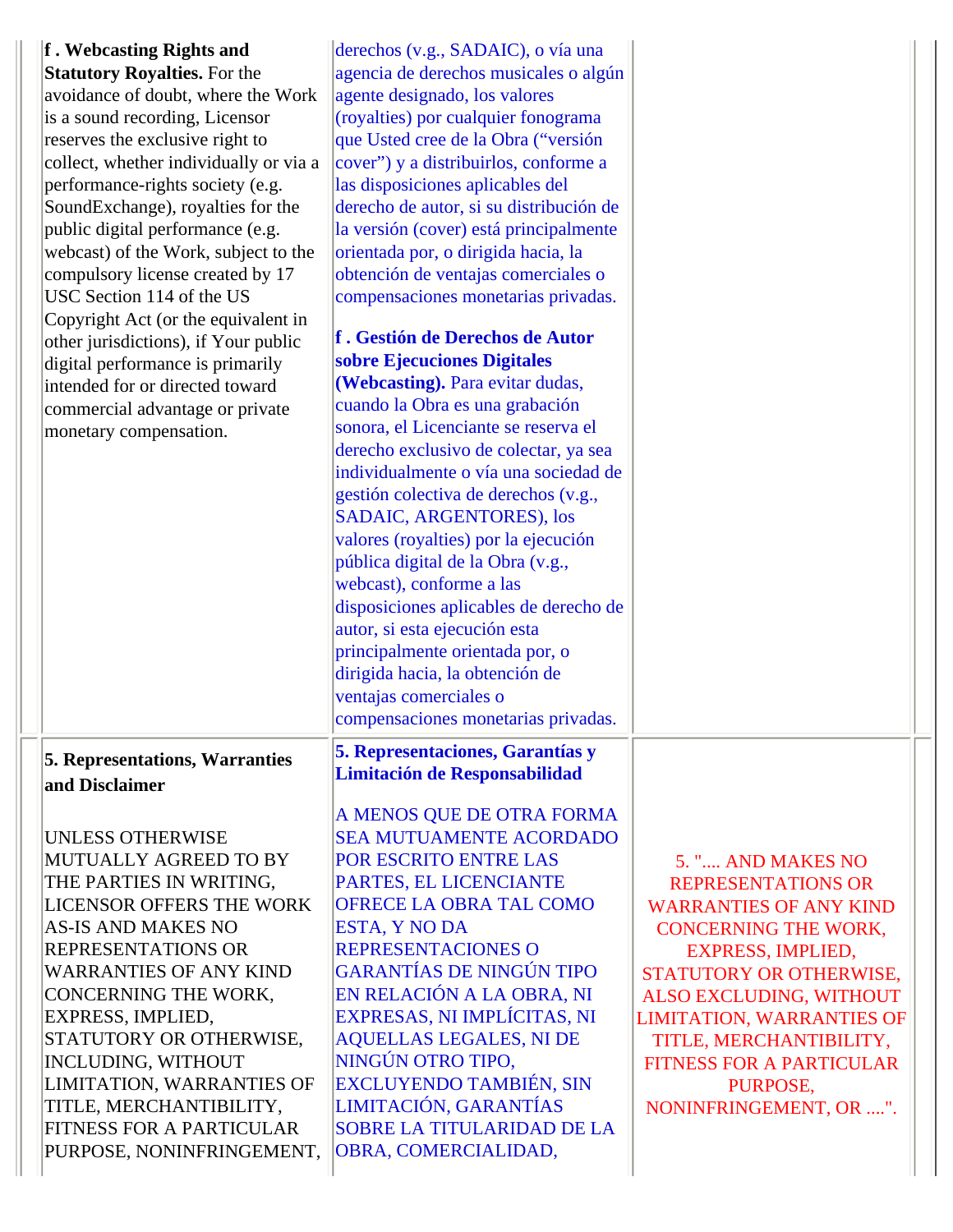| OR THE ABSENCE OF LATENT<br>OR OTHER DEFECTS,<br><b>ACCURACY, OR THE PRESENCE</b><br>OF ABSENCE OF ERRORS,<br><b>WHETHER OR NOT</b><br>DISCOVERABLE. SOME<br><b>JURISDICTIONS DO NOT</b><br><b>ALLOW THE EXCLUSION OF</b><br><b>IMPLIED WARRANTIES, SO</b><br><b>SUCH EXCLUSION MAY NOT</b><br>APPLY TO YOU.                                                                                                                                                                                                                                                                                                                                                                              | <b>ADAPTACIÓN PARA</b><br>PROPUESTAS PARTICULARES,<br>NO VIOLACIÓN DE DERECHOS,<br><b>O LA AUSENCIA DE ERRORES</b><br>LATENTES U OTROS DEFECTOS,<br>EXACTITUD, O LA PRESENCIA O<br><b>AUSENCIA DE ERRORES</b><br><b>LATENTES, PUEDAN O NO</b><br><b>DESCUBRIRSE, ALGUNAS</b><br><b>JURISDICCIONES NO PERMITEN</b><br>LA EXCLUSIÓN DE GARANTÍAS<br><b>IMPLICITAS, POR TANTO ESTAS</b><br><b>EXCLUSIONES PUEDEN NO</b><br>APLICARSELES A USTED.                                                                                                                                                                                                                                                                                                         | The phrase " INCLUDING,<br>WITHOUT LIMITATION "<br>appearing in the item 5 was<br>changed by " EXCLUYENDO<br>TAMBIÉN, SIN LIMITACIÓN "<br>that clarify the exclusion of<br>warranties and means in english "<br>ALSO EXCLUDING, WITHOUT<br>LIMITATION ". |
|-------------------------------------------------------------------------------------------------------------------------------------------------------------------------------------------------------------------------------------------------------------------------------------------------------------------------------------------------------------------------------------------------------------------------------------------------------------------------------------------------------------------------------------------------------------------------------------------------------------------------------------------------------------------------------------------|-------------------------------------------------------------------------------------------------------------------------------------------------------------------------------------------------------------------------------------------------------------------------------------------------------------------------------------------------------------------------------------------------------------------------------------------------------------------------------------------------------------------------------------------------------------------------------------------------------------------------------------------------------------------------------------------------------------------------------------------------------|----------------------------------------------------------------------------------------------------------------------------------------------------------------------------------------------------------------------------------------------------------|
| 6. Limitation on Liability. EXCEPT<br>TO THE EXTENT REQUIRED BY<br>APPLICABLE LAW, IN NO<br><b>EVENT WILL LICENSOR BE</b><br><b>LIABLE TO YOU ON ANY</b><br><b>LEGAL THEORY FOR ANY</b><br>SPECIAL, INCIDENTAL,<br>CONSEQUENTIAL, PUNITIVE<br>OR EXEMPLARY DAMAGES<br>ARISING OUT OF THIS LICENSE<br>OR THE USE OF THE WORK,<br><b>EVEN IF LICENSOR HAS BEEN</b><br><b>ADVISED OF THE POSSIBILITY</b><br>OF SUCH DAMAGES.                                                                                                                                                                                                                                                                 | 6. Limitación de Responsabilidad.<br><b>EXCEPTO EN LA EXTENSIÓN</b><br><b>REQUERIDA POR LA LEY</b><br><b>APLICABLE, EL LICENCIANTE</b><br>EN NINGÚN CASO SERÁ<br>REPONSABLE FRENTE A USTED,<br><b>CUALQUIERA SEA LA TEORÍA</b><br>LEGAL, POR CUALQUIER DAÑO<br>ESPECIAL, INCIDENTAL,<br>CONSECUENTE, PUNITIVO O<br>EJEMPLAR, PROVENIENTE DE<br><b>ESTA LICENCIA O DEL USO DE</b><br>LA OBRA, AÚN CUANDO EL<br><b>LICENCIANTE HAYA SIDO</b><br><b>INFORMADO SOBRE LA</b><br>POSIBILIDAD DE TALES DAÑOS.                                                                                                                                                                                                                                                | same                                                                                                                                                                                                                                                     |
| <b>7. Termination</b> a. This License and<br>the rights granted hereunder will<br>terminate automatically upon any<br>breach by You of the terms of this<br>License. Individuals or entities who<br>have received Derivative Works or<br>Collective Works from You under<br>this License, however, will not have<br>their licenses terminated provided<br>such individuals or entities remain in<br>full compliance with those licenses.<br>Sections 1, 2, 5, 6, 7, and 8 will<br>survive any termination of this<br>License.<br>b. Subject to the above terms and<br>conditions, the license granted here is<br>perpetual (for the duration of the<br>applicable copyright in the Work). | <b>7. Finalización</b> a. Esta Licencia y los<br>derechos aquí concedidos finalizarán<br>automáticamente en caso que Usted<br>viole los términos de esta Licencia.<br>Los individuos o entidades que hayan<br>recibido de Usted Obras Derivadas u<br>Obras Colectivas bajo esta Licencia,<br>sin embargo, conservarán los derechos<br>adquiridos bajo sus licencias siempre<br>y cuando permanezcan en completa<br>conformidad con esas licencias. Las<br>secciones 1, 2, 5, 6, 7, y 8 subsistirán a<br>cualquier finalización de esta<br>Licencia.<br>b. Sujeta a los términos y condiciones<br>precedentes, la Licencia concedida<br>aquí es perpetua (por la duración del<br>derecho de autor aplicable a la Obra).<br>A pesar de lo antedicho, el | same                                                                                                                                                                                                                                                     |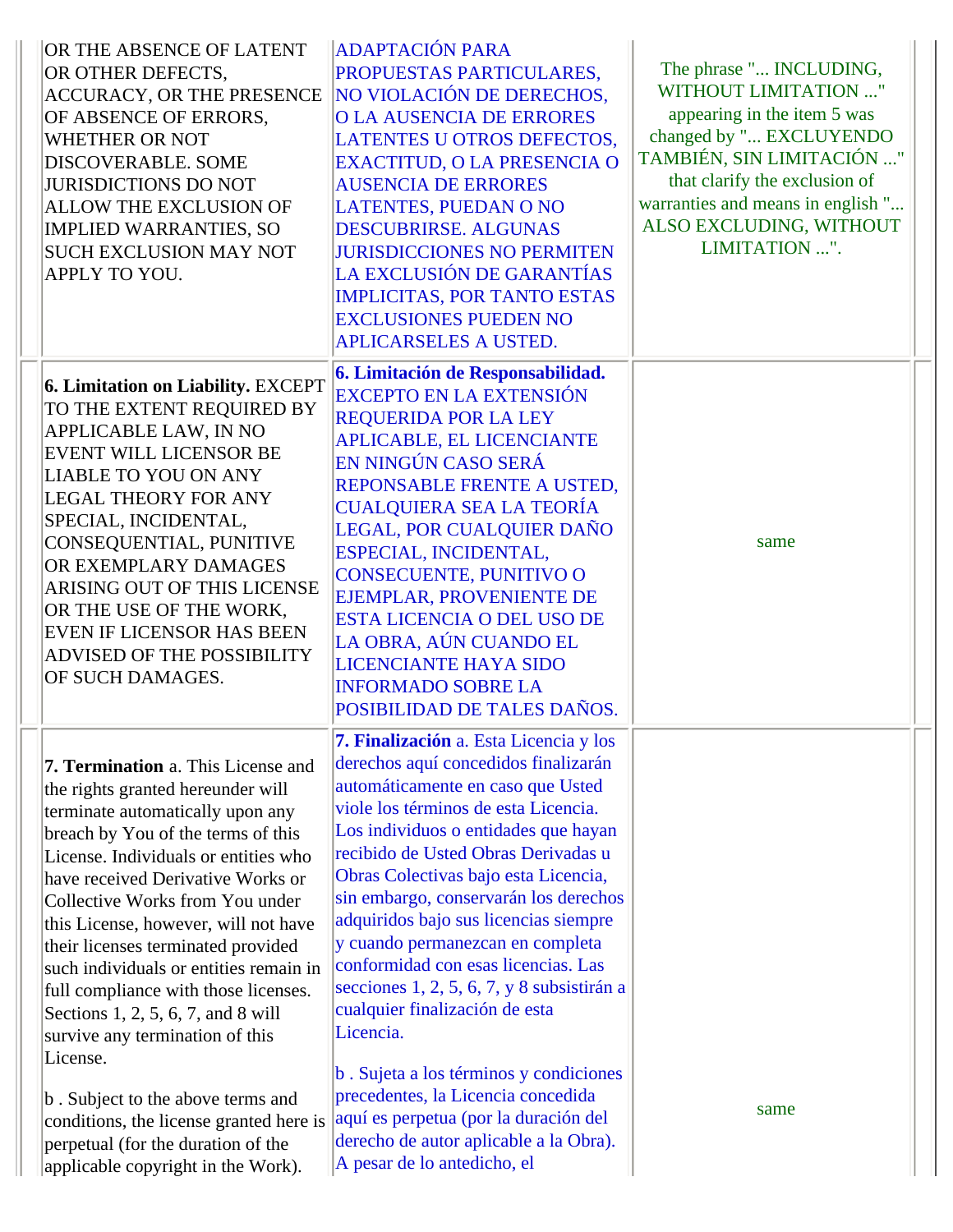| Notwithstanding the above, Licensor<br>reserves the right to release the Work<br>under different license terms or to<br>stop distributing the Work at any<br>time; provided, however that any<br>such election will not serve to<br>withdraw this License (or any other<br>license that has been, or is required<br>to be, granted under the terms of this<br>License), and this License will<br>continue in full force and effect<br>unless terminated as stated above.                                                                                                                                                                                                                                                                                                                                                                                                                                                                                                                                                                                                                                                                                             | Licenciante se reserva el derecho de<br>difundir la Obra bajo diferentes<br>términos de Licencia o de detener la<br>distribución de la Obra en cualquier<br>momento; sin embargo, solo a<br>condición que ninguna de tales<br>elecciones sirva para retirar esta<br>Licencia (o cualquier otra licencia que<br>haya sido, o sea requerida, para ser<br>concedida bajo los términos de esta<br>Licencia), y esta Licencia continuará<br>con plenos efectos y validez a menos<br>que termine como se indicó<br>precedentemente.                                                                                                                                                                                                                                                                                                                                                                                                                                                                                                                                                                                                                                                                                                                                               |      |
|----------------------------------------------------------------------------------------------------------------------------------------------------------------------------------------------------------------------------------------------------------------------------------------------------------------------------------------------------------------------------------------------------------------------------------------------------------------------------------------------------------------------------------------------------------------------------------------------------------------------------------------------------------------------------------------------------------------------------------------------------------------------------------------------------------------------------------------------------------------------------------------------------------------------------------------------------------------------------------------------------------------------------------------------------------------------------------------------------------------------------------------------------------------------|-----------------------------------------------------------------------------------------------------------------------------------------------------------------------------------------------------------------------------------------------------------------------------------------------------------------------------------------------------------------------------------------------------------------------------------------------------------------------------------------------------------------------------------------------------------------------------------------------------------------------------------------------------------------------------------------------------------------------------------------------------------------------------------------------------------------------------------------------------------------------------------------------------------------------------------------------------------------------------------------------------------------------------------------------------------------------------------------------------------------------------------------------------------------------------------------------------------------------------------------------------------------------------|------|
| 8. Miscellaneous a. Each time You<br>distribute or publicly digitally<br>perform the Work or a Collective<br>Work, the Licensor offers to the<br>recipient a license to the Work on the<br>same terms and conditions as the<br>license granted to You under this<br>License.<br>b. Each time You distribute or<br>publicly digitally perform a<br>Derivative Work, Licensor offers to<br>the recipient a license to the original<br>Work on the same terms and<br>conditions as the license granted to<br>You under this License.<br>c. If any provision of this License is<br>invalid or unenforceable under<br>applicable law, it shall not affect the<br>validity or enforceability of the<br>remainder of the terms of this<br>License, and without further action<br>by the parties to this agreement, such<br>provision shall be reformed to the<br>minimum extent necessary to make<br>such provision valid and enforceable.<br>d. No term or provision of this<br>License shall be deemed waived and<br>no breach consented to unless such<br>waiver or consent shall be in writing<br>and signed by the party to be charged<br>with such waiver or consent. | 8. Misceláneo a. Cada vez que Usted<br>distribuye o ejecuta públicamente en<br>forma digital la Obra o una Obra<br>Colectiva, el Licenciante ofrece a los<br>destinatarios una licencia para la Obra<br>en los mismos términos y condiciones<br>que la licencia concedida a Usted bajo<br>esta Licencia.<br>b. Cada vez que Usted distribuye o<br>ejecuta públicamente en forma digital<br>una Obra Derivada, el Licenciante<br>ofrece a los destinatarios una licencia<br>para la Obra original en los mismos<br>términos y condiciones que la licencia<br>concedida a Usted bajo esta Licencia.<br>c. Si alguna disposición de esta<br>Licencia es inválida o no exigible bajo<br>la ley aplicable, esto no afectará la<br>validez o exigibilidad de los restantes<br>términos de esta Licencia, y sin<br>necesidad de más acción de las partes<br>de este acuerdo, tal disposición será<br>reformada en la mínima extensión<br>necesaria para volverla válida y<br>exigible.<br>d. Ningún término o disposición de<br>esta Licencia se considerará<br>renunciada y ninguna violación se<br>considerará consentida a no ser que tal<br>renuncia o consentimiento sea por<br>escrito y firmado por las partes que<br>serán afectadas por tal renuncia o<br>consentimiento. | same |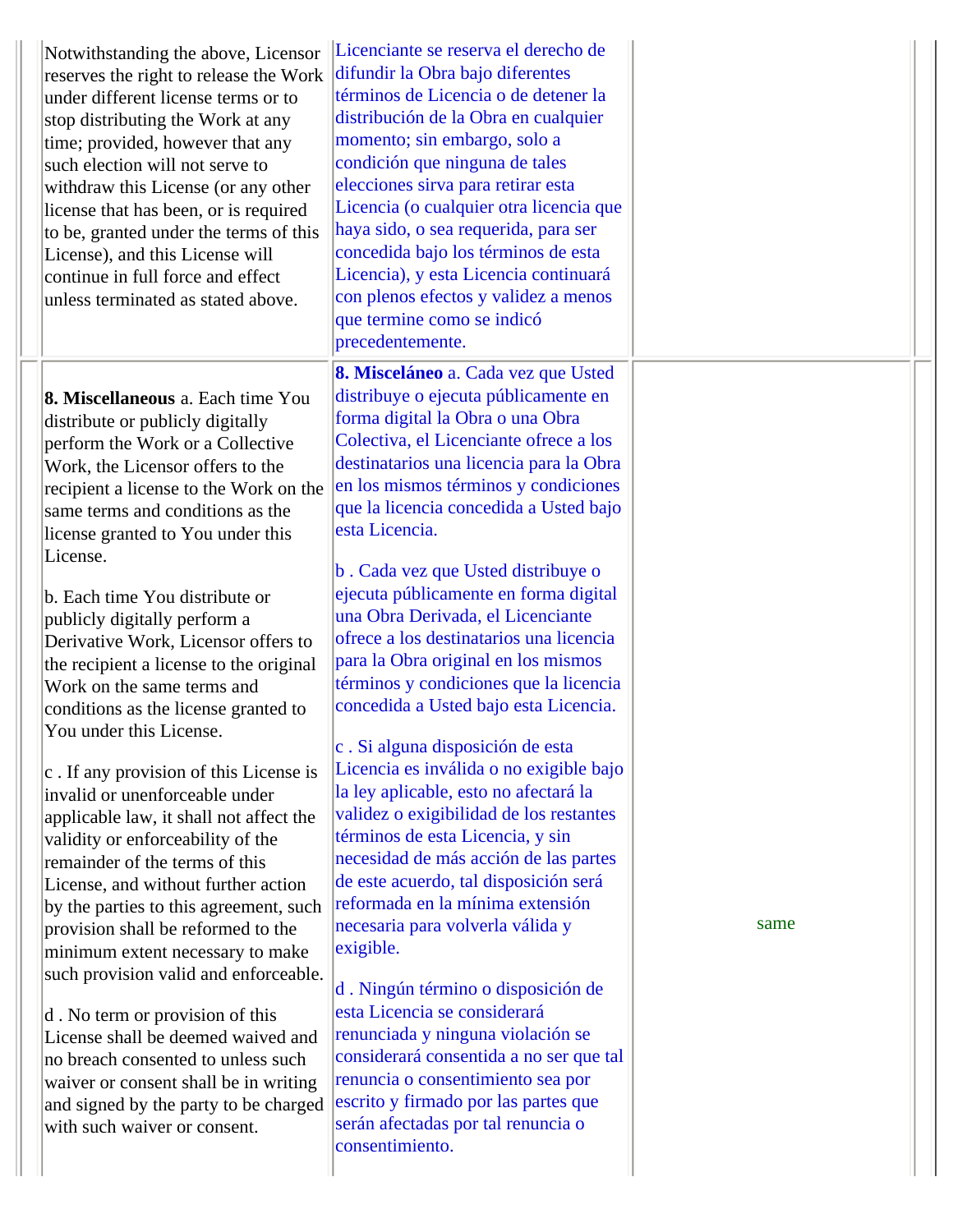| e. This License constitutes the entire<br>agreement between the parties with<br>respect to the Work licensed here.<br>There are no understandings,<br>agreements or representations with<br>respect to the Work not specified<br>here. Licensor shall not be bound by<br>any additional provisions that may<br>appear in any communication from<br>You. This License may not be<br>modified without the mutual written<br>agreement of the Licensor and You.                                                                                                                         | e . Esta Licencia constituye el acuerdo<br>integral entre las partes con respecto a<br>la Obra licenciada aquí. No hay<br>entendimientos, acuerdos o<br>representaciones con respecto a la<br>Obra que no estén especificados aquí.<br>El Licenciante no será obligado por<br>ninguna disposición adicional que<br>pueda aparecer en cualquier<br>comunicación proveniente de Usted.<br>Esta Licencia no puede ser modificada<br>sin el mutuo acuerdo por escrito entre<br>el Licenciante y Usted.                                                                                                                                               |                                                                                                                                                                                                                                                                                                                                                                                                                                 |  |
|--------------------------------------------------------------------------------------------------------------------------------------------------------------------------------------------------------------------------------------------------------------------------------------------------------------------------------------------------------------------------------------------------------------------------------------------------------------------------------------------------------------------------------------------------------------------------------------|--------------------------------------------------------------------------------------------------------------------------------------------------------------------------------------------------------------------------------------------------------------------------------------------------------------------------------------------------------------------------------------------------------------------------------------------------------------------------------------------------------------------------------------------------------------------------------------------------------------------------------------------------|---------------------------------------------------------------------------------------------------------------------------------------------------------------------------------------------------------------------------------------------------------------------------------------------------------------------------------------------------------------------------------------------------------------------------------|--|
| Creative Commons is not a party to<br>this License, and makes no warranty<br>whatsoever in connection with the<br>Work. Creative Commons will not be<br>liable to You or any party on any<br>legal theory for any damages<br>whatsoever, including without<br>limitation any general, special,<br>incidental or consequential damages<br>arising in connection to this license.<br>Notwithstanding the foregoing two<br>(2) sentences, if Creative Commons<br>has expressly identified itself as the<br>Licensor hereunder, it shall have all<br>rights and obligations of Licensor. | Creative Commons no es una parte<br>para esta Licencia, y no da garantía<br>alguna en conexión con la Obra.<br>Creative Commons no será<br>responsable por ninguna teoría legal,<br>frente a Usted o cualquier parte, de<br>ningún daño en absoluto, excluyendo<br>también, sin limitación, cualquier<br>daño general, especial, incidental o<br>consecuente, originado en conexión<br>con esta licencia. No obstante las dos<br>(2) frases precedentes, si Creative<br>Commons estuviera ella misma<br>expresamente identificada como el<br>Licenciante según lo aquí expuesto,<br>tendrá todos los derechos y<br>obligaciones del Licenciante. | "Creative Commons is not a party<br>to this License, and makes no<br>warranty whatsoever in connection<br>with the Work. Creative Commons<br>will not be liable to You or any<br>party on any legal theory for any<br>damages whatsoever, also<br>excluding, without limitation, any<br>general, special, incidental or<br>consequential damages arising in<br>connection to this license.<br>Notwithstanding the foregoing two |  |
| Except for the limited purpose of<br>indicating to the public that the Work<br>is licensed under the CCPL, neither<br>party will use the trademark<br>"Creative Commons" or any related<br>trademark or logo of Creative<br>Commons without the prior written<br>consent of Creative Commons. Any                                                                                                                                                                                                                                                                                    | Excepto con el propósito limitado de<br>indicar al público que la Obra está<br>licenciada bajo la CCPL, ninguna<br>parte usará la marca "Creative<br>Commons" o ninguna marca o<br>logotipo relacionado a Creative<br>Commons sin el previo<br>consentimiento por escrito de Creative                                                                                                                                                                                                                                                                                                                                                            | (2) sentences, if Creative Commons<br>has expressly identified itself as the<br>Licensor hereunder, it shall have all<br>rights and obligations of Licensor."<br>The phrase " including without                                                                                                                                                                                                                                 |  |
| permitted use will be in compliance<br>with Creative Commons' then-<br>current trademark usage guidelines,<br>as may be published on its website or<br>otherwise made available upon<br>request from time to time.                                                                                                                                                                                                                                                                                                                                                                   | Commons. Cualquier uso permitido<br>será de conformidad con la guía de<br>uso de la marca Creative Commons<br>entonces-vigente, como puede ser<br>publicada en su sitio web de tanto en<br>tanto o de otro modo estar disponible<br>bajo solicitud.                                                                                                                                                                                                                                                                                                                                                                                              | limitation " that it appears in the<br>last part was changed by "<br>excluyendo también, sin limitación<br>" that clarify the exclusion of<br>warranties and means in english "<br>also excluding, without limitation".                                                                                                                                                                                                         |  |
| Creative Commons may be contacted<br>at http://creativecommons.org/.                                                                                                                                                                                                                                                                                                                                                                                                                                                                                                                 | <b>Creative Commons puede ser</b>                                                                                                                                                                                                                                                                                                                                                                                                                                                                                                                                                                                                                |                                                                                                                                                                                                                                                                                                                                                                                                                                 |  |